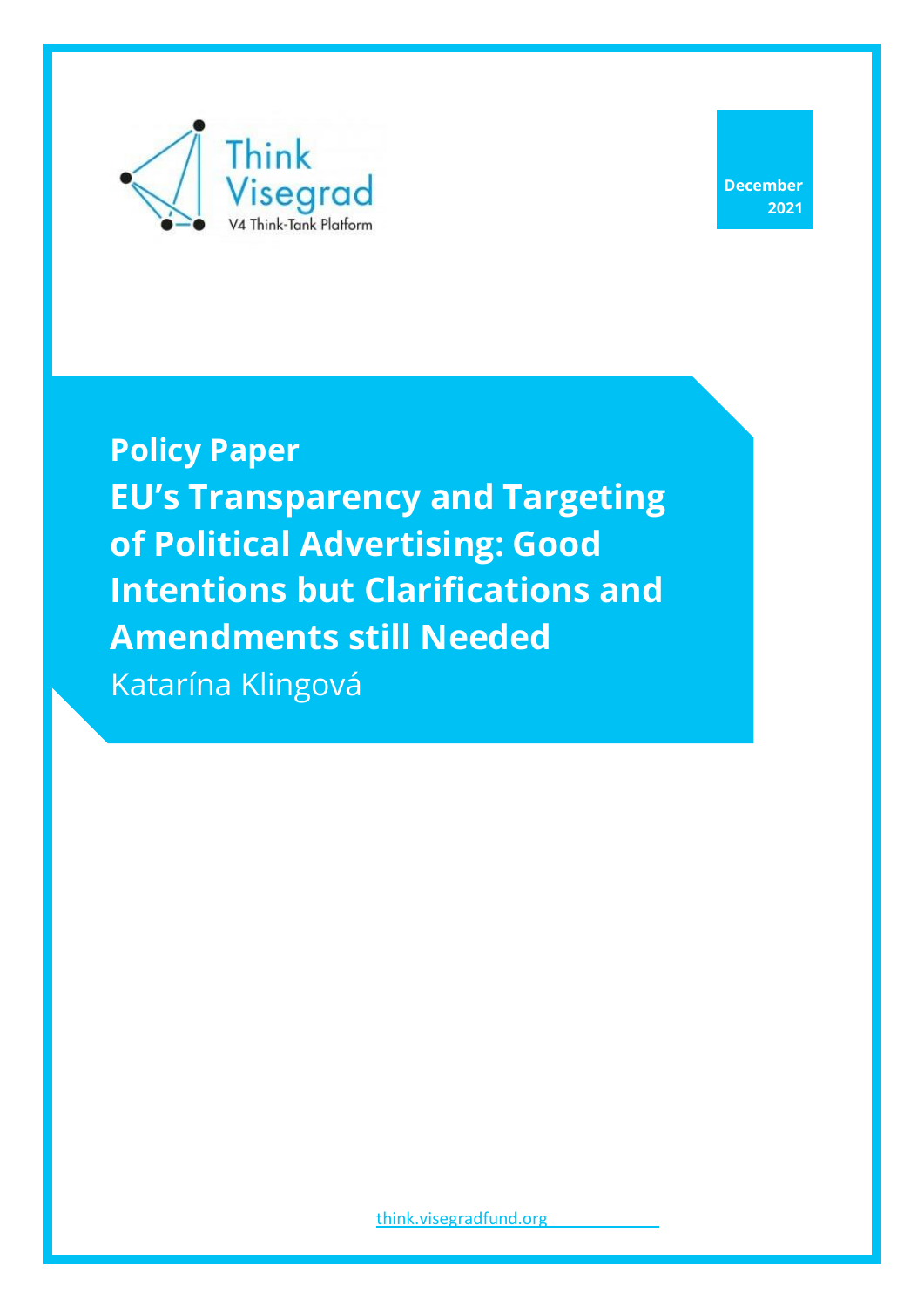

### **Contents**

# Abstract

The development information technologies, including social media platforms with possibilities of micro-targeted campaigns quickly transformed the concept of political communication and electoral campaigning. The negative impact on electoral system and democratic political processes was revealed with Cambridge Analytica and its scandal, which was just one of many companies offering such services. Online political advertising has not only opened up new possibilities for democratic dialogue and creative engagement, it has also become a relatively cheap and easy way of amplifying information manipulation as well. The impact of such online information manipulation was possible to observe, among others, during the 2016 U.S. presidential elections, the Brexit Referendum in the UK as well as the insurrection at the U.S. Capitol in January 2021. As these new vulnerabilities have emerged with the rise of online political advertising, the European Commission's aim to tackle them and limit their impact on the quality of democracy should be recognized. On November 25, EU Commission published a proposal for a regulation on the transparency and targeting of political advertisement . This paper attempts to provide a constructive feedback on the proposed draft bringing into attention observed practices in information landscaped and election campaigns from Central Europe. Facebook, as the most used and thus the most influential social media platform in the region, is the focus of this paper.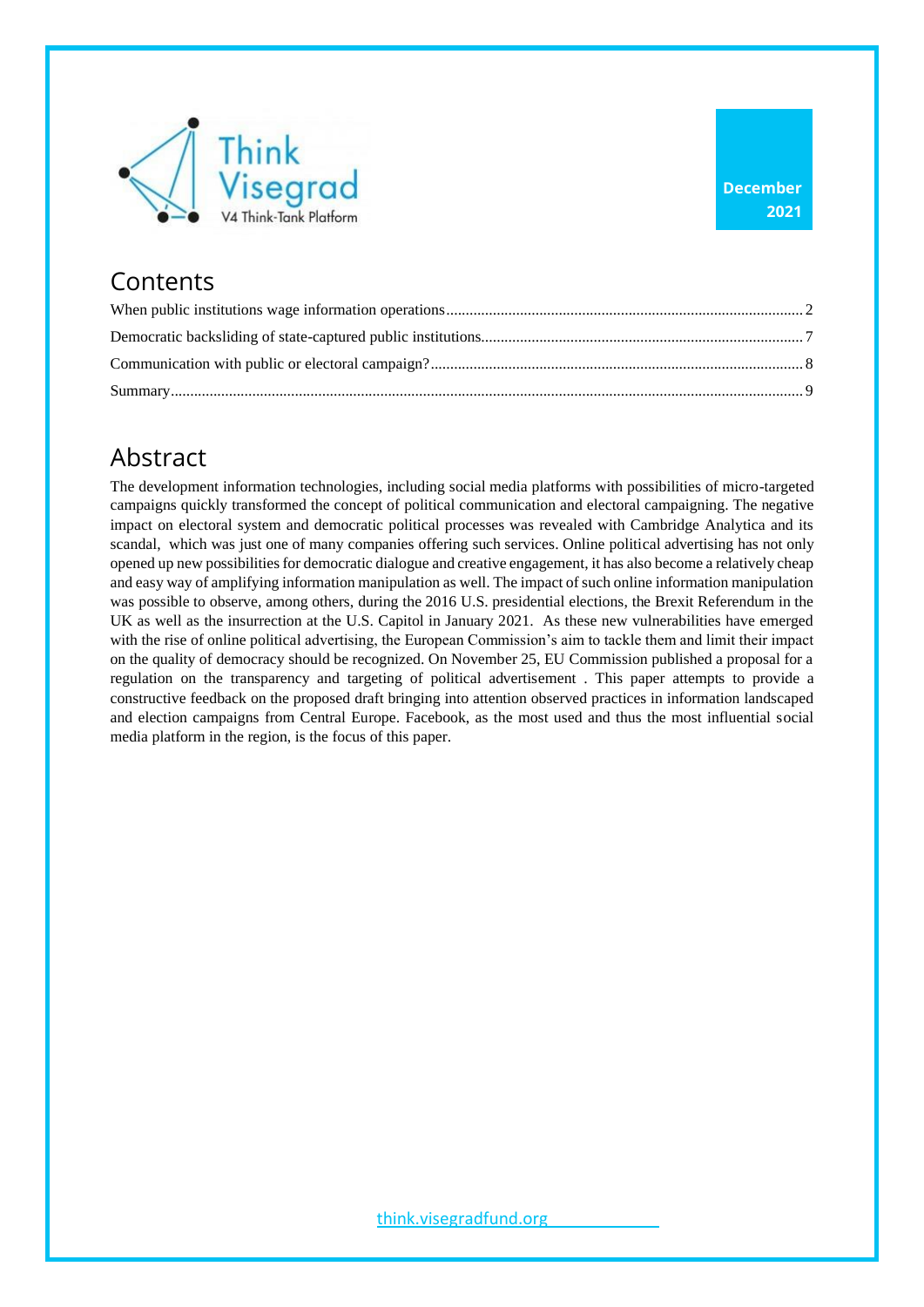

**December 2021**

# Outdated legislation

According to the GLOBSEC Vulnerability Index, the online environment is not sufficiently covered in the electoral laws in 6 of 8 Central and Eastern European and Western Balkan countries, with Hungary and Czechia being exceptions. Electoral and campaign regulations, however, are not effectively applied and enforced in the online setting in any of the countries.<sup>1</sup> The amount of disinformation being spread by various actors includes rising number of domestic political representatives that see it as a venue for reaching out to societal groups vulnerable to disinformation and conspiracy theories, such messages and information operations are often supported by a number of paid services including those of paid advertisement. Therefore, the need to set rules on political advertisement and enforce transparency measures are the most timely. Looking at (often) state-captured information landscape of several Central and Eastern European states and widespread tendencies of democratic back-sliding, the proposed bill on political advertising misses to address these practices observed in Central and Eastern Europe. These, however, do not have to be region specific.

According Article 2 section (a) *"'political advertising' means the preparation, placement, promotion, publication or dissemination, by any means, of a message:* 

*(a) by, for or on behalf of a political actor, unless it is of a purely private or a purely commercial nature; or* 

*(b) which is liable to influence the outcome of an election or referendum, a legislative or regulatory process or voting behaviour*."<sup>2</sup>

However, at the same time, the proposed bill states that "*messages from official sources regarding the organisation and modalities for participation in elections or referendums or for promoting participation in elections or referendums shall not constitute political advertising*."<sup>3</sup> The proposed legislation states also that "*the publication or dissemination by other actors of a message that is liable to influence the outcome of an election or referendum, legislative or regulatory process or voting behaviour should also constitute political advertising*." However, it is not clear what is being understood under "other actors" and how such measures are going to be applied across EU member states.

However, such lack of addressing political messaging, including political advertising using official state resources and communication channels of public institutions, is and can be problematic in many Central and Eastern European countries. While information on elections' organization or messages encouraging people to vote disseminated by official channels are understandable, the smear campaigns against political opponents used by the ruling government, attempt to wage disinformation campaign against the EU or attempt to influence public in other EU member states are not. Such

3 Ibid.

<sup>1</sup> [https://www.vulnerabilityindex.org/src/files/Globsec\\_VulnerabilityIndex\\_online.pdf](https://www.vulnerabilityindex.org/src/files/Globsec_VulnerabilityIndex_online.pdf)

<sup>2</sup> [https://ec.europa.eu/info/sites/default/files/2\\_1\\_177489\\_pol-ads\\_en.pdf](https://ec.europa.eu/info/sites/default/files/2_1_177489_pol-ads_en.pdf)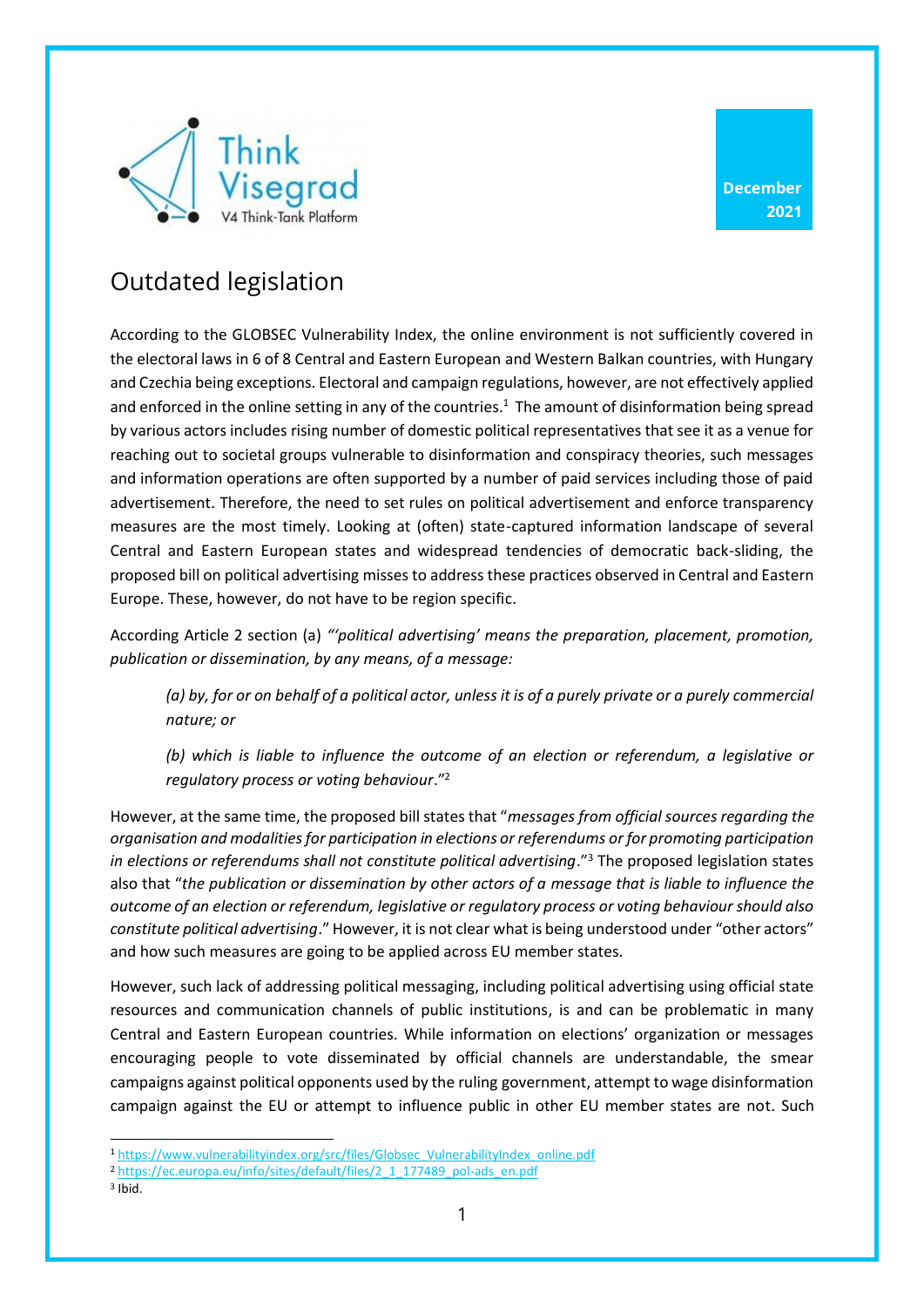



messaging amplified via paid advertisement has been possible to observe, for example, also in Hungary.

### <span id="page-3-0"></span>When public institutions wage information operations

Hungarian government has utilized social issues ads on Facebook<sup>4</sup> not only directed towards its own citizens, but directed its sponsored messaging on Facebook at citizens of other EU countries and spread misleading and false information about migrants. In 2018, the official Facebook account of Hungarian government bought paid advertisement targeting Facebook users in Italy, as is observable from the picture, advocating against member of the European Parliament Guy Verhofstadt and migration, calling for the need to "shake up Brussels".

This anti-migration video<sup>5</sup> was also shared, among others, by Facebook pages and public groups as SLOVEXIT,<sup>6</sup> Welcome to Romania,<sup>7</sup> Estonian Anonymous<sup>8</sup> or Yellow Vests Europe<sup>9</sup> in a number of EU countries.



<sup>4</sup> <https://www.facebook.com/business/help/214754279118974?id=288762101909005>

<sup>5</sup> <https://www.facebook.com/kormanyzat/videos/1724947814301363/>

<sup>6</sup> <https://www.facebook.com/groups/541099876083561/permalink/1010295349164009>

<sup>7</sup> <https://www.facebook.com/groups/257222281386816/permalink/590954141346960>

<sup>8</sup> <https://www.facebook.com/365465593464762/posts/2209957519015551>

<sup>9</sup> <https://www.facebook.com/groups/2245622328982738/permalink/2259163840961920>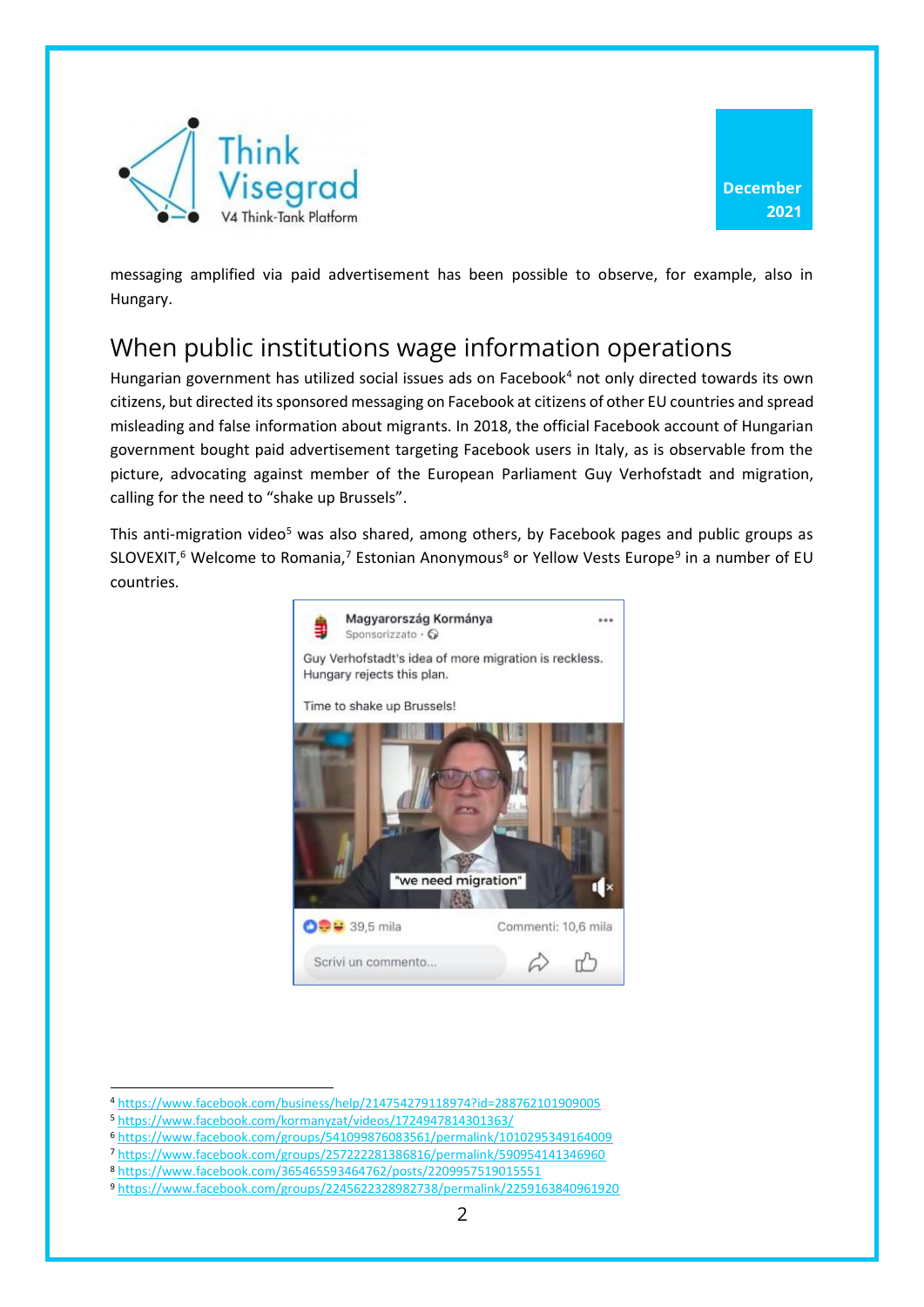

Source: Facebook

The video depicts Guy Verhofstadt declaring "we need migration" while portraying a picture of raising violent crimes using pictures from terrorist attacks across the Europe as the result of inflow of migrants to Europe.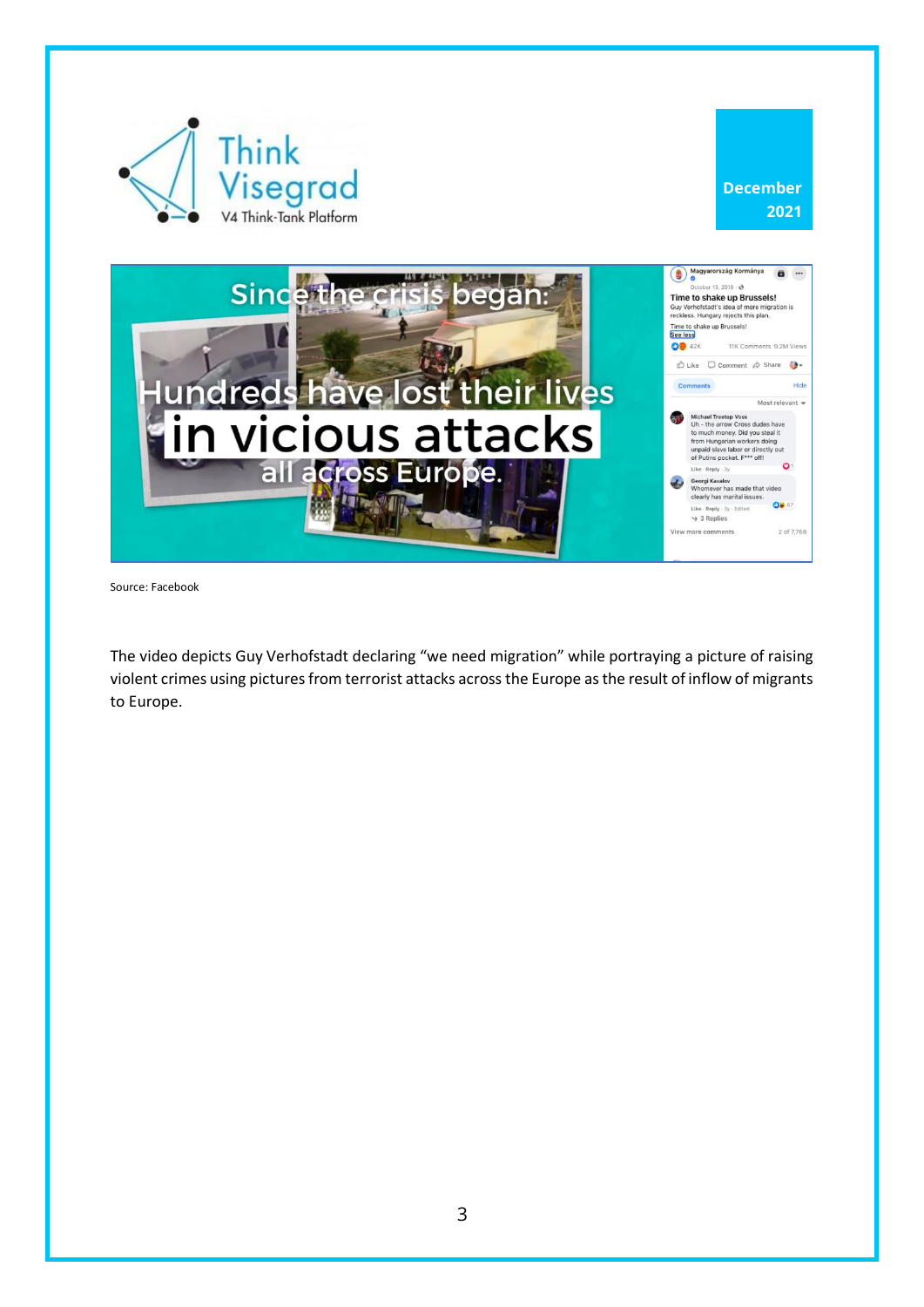



Anti-migration messages have been disseminated by Hungarian public representatives and thus by institutions ever since the 2015 migration crisis. Narrative of "migration being a threat" was used as an existential issue in Central European countries during the 2019 election campaign to the European Parliament.<sup>10</sup> In Hungary, the prelude to election to the European Parliament was also a criticized "You have the right to know what Brussels is planning" campaign $11$  conducted by the government, which spread anti-Brussels and anti-Soros narratives.<sup>12</sup>

The government-led anti-migration campaign actively attacked Jean Claude Junker, who was at that time President of the European Commission. The issuebased campaign and messages months before the election campaign have set the tone and base ground for messages spread by political representatives attempting to gain voters' support, during which the topic of migration played an important role.<sup>13</sup>



A kormány tájékoztató akciót indít a bevándorlást ösztönző brüsszeli tervekről. Mindenkinek joga van tudni, melyek azok az aktuális javaslatok, amelyek alapjaiban veszélyeztetik Magyarország biztonságát.

The government is launching an informative action on the Brussels plans that encourage immigration. Everyone has the right to know which are the current<br>proposals, which are the basis of which threaten the security of Hungary.  $\sim$ Histor Team on - Gata this translat



Anti-migration narratives continue to be an important topic actively being communicated by Hungarian government and its public representatives. In the past months, the official Facebook page of the government of Hungary has published a number of videos showcasing, among others, how migrants attack border patrols with stones,<sup>14</sup> (propaganda) videos providing emotional stories of

<sup>14</sup> Video titled "The migrants are attacking Hungary's borders with stones, husangs and troops" (Translatero.com) <https://www.facebook.com/kormanyzat/videos/1248729828976409/>

<sup>10</sup> <https://www.globsec.org/wp-content/uploads/2019/06/European-Elections-in-the-V4.pdf>

<sup>11</sup> <https://www.facebook.com/kormanyzat/photos/a.134933189912743/2510209519051753/?type=3>

<sup>12</sup> <https://www.politico.eu/article/viktor-orban-george-soros-hungary-to-end-anti-juncker-campaign-on-march-15/>

<sup>13</sup> <https://www.globsec.org/wp-content/uploads/2019/06/European-Elections-in-the-V4.pdf>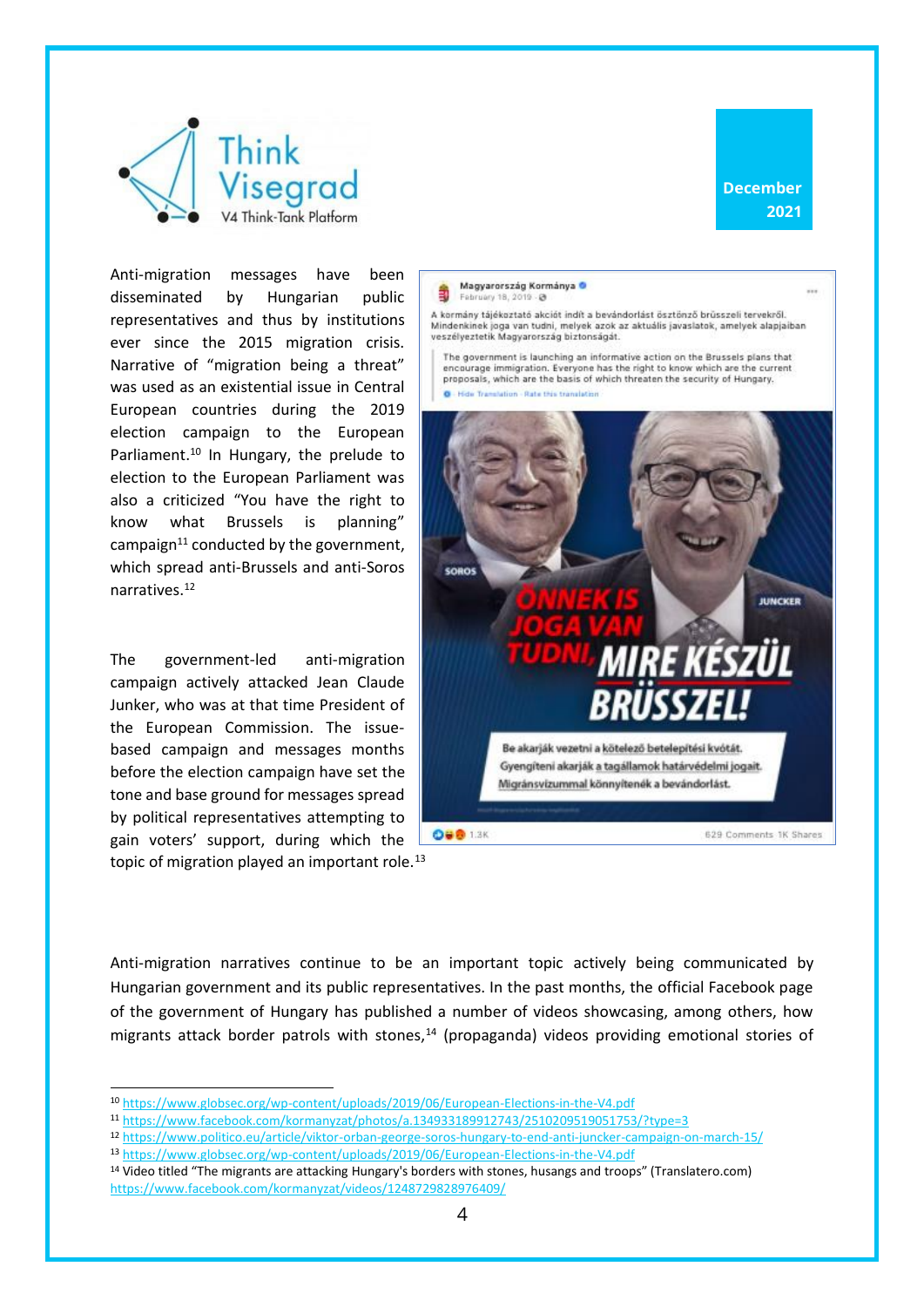



people living at border with Serbia,<sup>15</sup> or video of government spokesperson with accompanied text "as long as the civil government leads Hungary, we say no to illegal migration."<sup>16</sup> These posts/videos seem to be part of bigger campaign or communication activities of the government and have been professionally prepared and then disseminated via sponsored messages as well.

The video of migrants attacking border patrols with sticks and throwing stones at them has over 2.1 million views on Facebook, and, according to the Facebook Ads Library, the Hungarian government paid for its promotion. However, this ad was taken down due to the violation of Facebook advertising policy. (Please, see the picture the below).



Source: Facebook Ad Library

<sup>15</sup> Video titled ""I have six grandchildren, all I can think about is protecting our country. At all costs. As the Hungarians have always done." An on-site report on the migration situation on the southern border. <https://www.facebook.com/kormanyzat/videos/574154477142366> (Translatero.com) <sup>16</sup> <https://www.facebook.com/kormanyzat/videos/3066186096999454> (Translatero.com)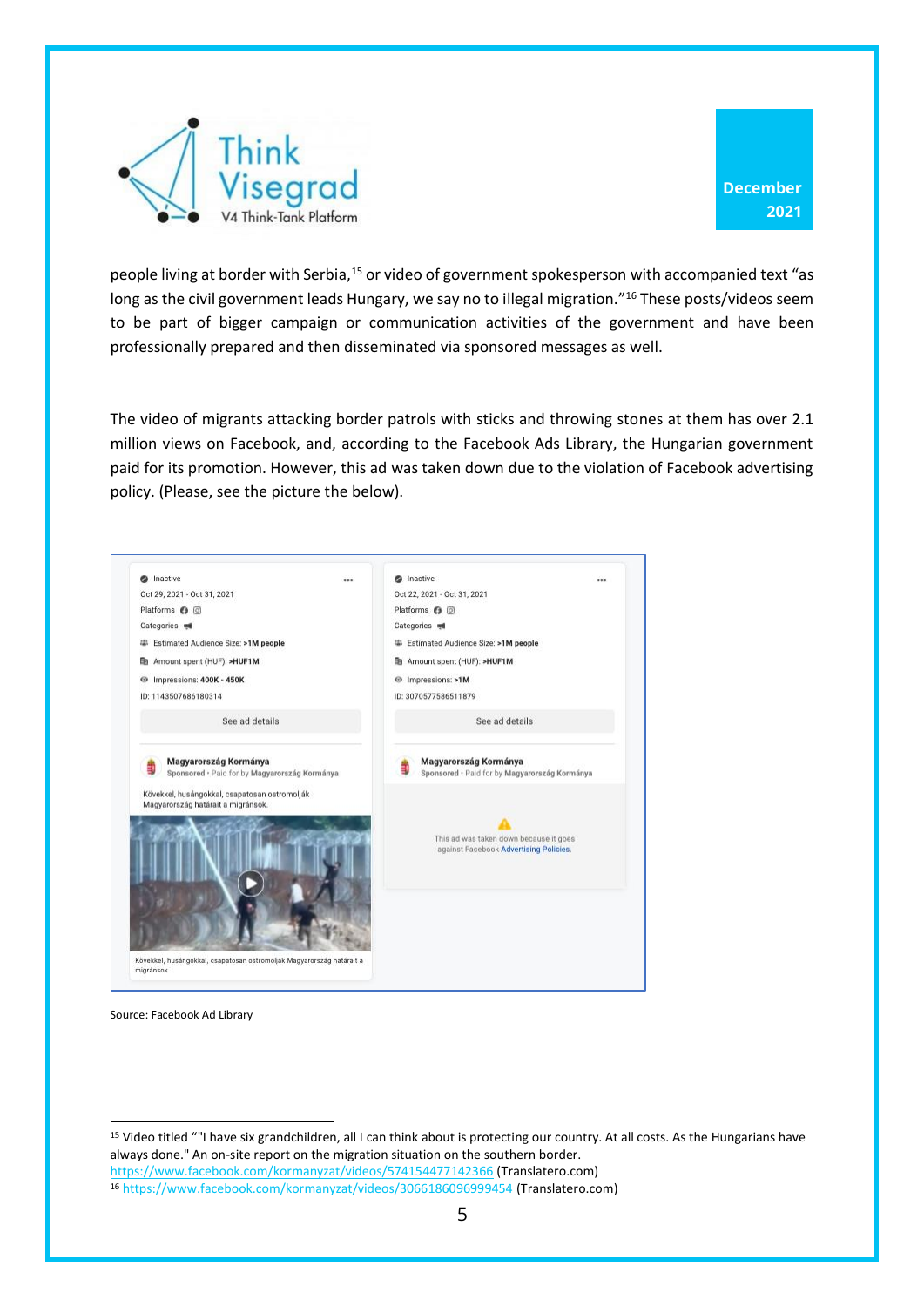

Another example of using migration as a political issue and "othering" the Brussels as an actor introducing policies that will have a negative impact on ordinary people in Hungary is possible to observe from the sponsored posts from August 2021. (Please, see the picture below).



Source: Facebook Ad Library

The translated description<sup>17</sup> of the sponsored video on the left about pollution and production of trash is:

*"Brussels wants to introduce a new tax, make people pay the price of environmental pollution caused by large companies.*

*What do you think of that? Fill out the national consultation and give your opinion.*

*<https://nemzetikonzultacio.kormany.hu/>" 18*

<sup>17</sup> Mistakes in translation might have occurred, since an online translation tool – Translatero.com – was used.

<sup>18</sup> <https://www.facebook.com/ads/library/?id=277039020434964>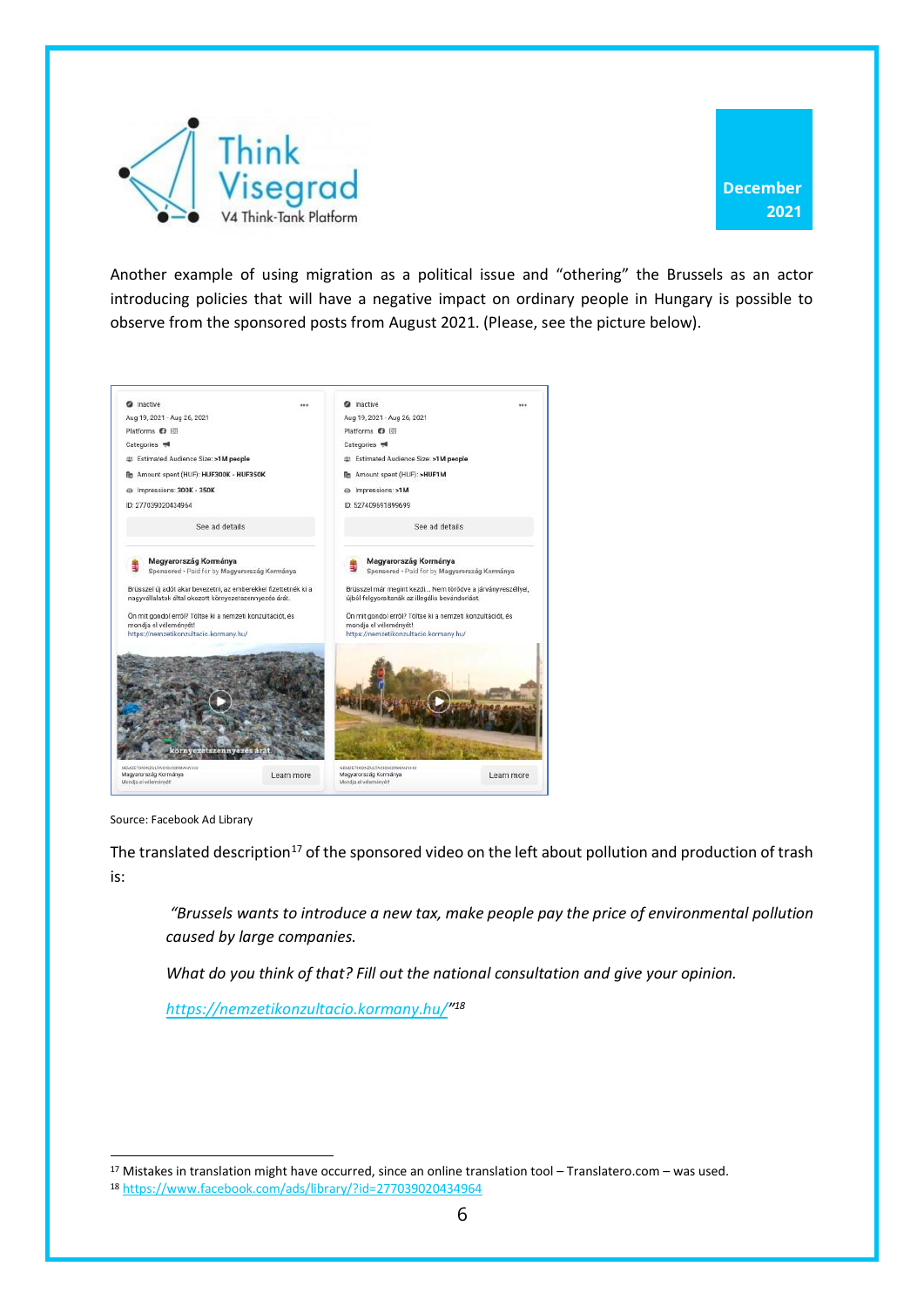



The translated description of the sponsored video on the right about migrants is following:

*"Brussels is starting again... Ignoring the epidemic threat, they would speed up illegal immigration again.*

*What do you think of that? Fill out the national consultation and give your opinion.*

*<https://nemzetikonzultacio.kormany.hu/>" 19*

While both posts imply and play on the bigger narrative of "Brussels dictate", Hungarian government spent almost three times more money on the video about migration, which then consequently gained (approximately) three times more views than the video about pollution.<sup>20</sup> The framing of these messages, as well as a larger sum of money paid by the public institution for dissemination of antimigration posts, indicate intentional usage of such narratives in order to shape public opinion.

Taking into consideration the upcoming parliamentary election in Hungary in spring 2022 and past experience of using migration crisis and migrants as a tool to wage information operations directed at both domestic and international audience, the EU's attempts to drive transparency of political advertisement and curb down malign and polarizing content on social media should include not only political actors as defined in the current proposal, but they should include public institutions as well. In addition, the definitions for the purpose of transparency of online advertising should not be linked only to pre-election periods. As shown in previous paragraphs, political actors or public institutions can spread specific messages that can frame the election debates/campaign and/or conduct unofficial campaigns months before the official launch of election campaign period.

# <span id="page-8-0"></span>Democratic backsliding of state-captured public institutions

Transparency policies for political advertisement are important, also, due to continuous democratic backsliding in CEE region. For example, Hungary as an EU member state has been accused of interfering in information environment of other countries<sup>21</sup> and spreading disinformation in them. In 2020, during the parliamentary questions of members of the European Parliament to the European Commission Hungarian interference in media in Slovenia and North Macedonia was being discussed, pointing out the findings of the Slovenian Journalists' Association providing evidence on the attempts to discredit the North Macedonian Government.  $22$  In Romania, the Fidesz government has been spending significant amounts of money on Hungarian media and NGOs, thus reaching out to Hungarian ethnic minority living in the country<sup>23</sup> and potentially exercising undue influence of local authorities. Such activities and information operations are even more worrying when mapping out of Hungarian

<sup>19</sup> <https://www.facebook.com/ads/library/?id=527409691899699>

<sup>&</sup>lt;sup>20</sup> A need for better and more detailed data about targeting sponsored messages including the exact money spent on ads, not estimated lump sums, have been voiced during the feedback on the EU Code of Conduct.

<sup>21</sup> <https://balkaninsight.com/2020/12/04/hungarian-media-expansion-in-balkans-raises-worries-but-lacks-impact-2/>

<sup>22</sup> [https://www.europarl.europa.eu/doceo/document/O-9-2020-000017\\_EN.html](https://www.europarl.europa.eu/doceo/document/O-9-2020-000017_EN.html)

<sup>23</sup> <https://balkaninsight.com/2020/01/30/living-like-in-hungary-orban-bankrolling-romania-ethnic-parallelism/>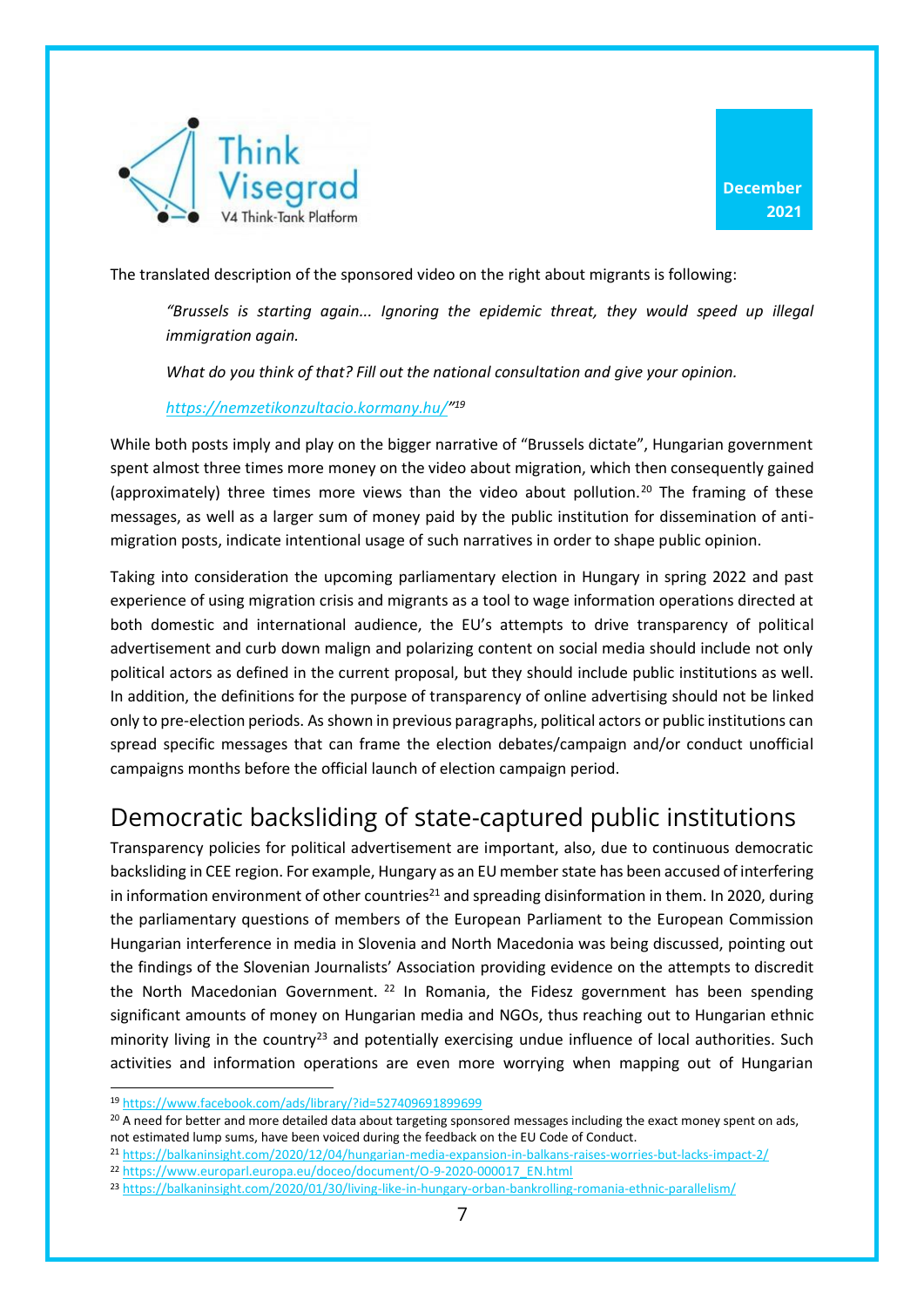



Facebook using AI Graphika tool revealed that (pro-)government pages and groups repeatedly publish and repost content that spreads pro-Kremlin narratives and provide favorable coverage on Russia, China and other authoritarian regimes. 24

Similarly, the state-captured information landscape in many CEE countries leads to smear campaigns against opponents, for example in Poland; $25$  and to mainstreamization of disinformation and propaganda.<sup>26</sup> Therefore it is important address malign information operations and advertisement conducted by state actors that are also EU members. The current framing of the proposed bill fails to address official (public) sources spreading problematic content and amplifying it via paid advertisement.

# <span id="page-9-0"></span>Communication with public or electoral campaign?

Another important issue that needs clear and transparent rules is the misuse of public sources for personal electoral campaign. Incumbent public representatives (might) have the advantage of being more recognized and well-known among public due to their work in the office. However, with the development of social media platform and increased communication of public officials on them, it is increasingly important not to misuse official communication channels and public resources for personal political campaigns. Such practices without any rules set can contribute to incumbent's reelection.

During the recent Czech parliamentary election's campaign debate on what social media posts should and should not be considered as part of the election campaign, and thus should have necessary disclaimer and should be included in the set budgetary cap for the election, was elaborated.<sup>27</sup> Crossing of lines between communication on behalf of the official post and public institution and conducting a personal campaign;<sup>28</sup> and reluctant application of electoral campaign financing transparency measures for financing election campaign<sup>29</sup> were one of the main findings of researchers conducting election monitoring.

- <sup>26</sup> [https://www.vulnerabilityindex.org/src/files/Globsec\\_VulnerabilityIndex\\_online.pdf](https://www.vulnerabilityindex.org/src/files/Globsec_VulnerabilityIndex_online.pdf)
- <sup>27</sup> [https://www.transparentnivolby.cz/snemovna2021/blog-ondreje-cakla-zneuzivani-verejne-funkce-jako-letni-hit](https://www.transparentnivolby.cz/snemovna2021/blog-ondreje-cakla-zneuzivani-verejne-funkce-jako-letni-hit-predvolebni-kampane-2021/)[predvolebni-kampane-2021/](https://www.transparentnivolby.cz/snemovna2021/blog-ondreje-cakla-zneuzivani-verejne-funkce-jako-letni-hit-predvolebni-kampane-2021/)
- <sup>28</sup> [https://www.transparentnivolby.cz/snemovna2021/kandidati-do-snemovny-zatim-utratili-pres-160-milionu-korun-z](https://www.transparentnivolby.cz/snemovna2021/kandidati-do-snemovny-zatim-utratili-pres-160-milionu-korun-z-transparentnich-uctu-predvolebni-kampane-ale-zustavaji-zahaleny-tajnostmi/)[transparentnich-uctu-predvolebni-kampane-ale-zustavaji-zahaleny-tajnostmi/](https://www.transparentnivolby.cz/snemovna2021/kandidati-do-snemovny-zatim-utratili-pres-160-milionu-korun-z-transparentnich-uctu-predvolebni-kampane-ale-zustavaji-zahaleny-tajnostmi/)
- <sup>29</sup> [https://www.transparentnivolby.cz/snemovna2021/nejtransparentnejsi-kampan-ma-koalice-pirati-a-starostove-nejhorsi](https://www.transparentnivolby.cz/snemovna2021/nejtransparentnejsi-kampan-ma-koalice-pirati-a-starostove-nejhorsi-hodnoceni-naopak-ziskala-koalice-trikolora-svobodni-soukromnici-ano-ohyba-system-a-vymyka-se-zakonnym-pravidlum/)[hodnoceni-naopak-ziskala-koalice-trikolora-svobodni-soukromnici-ano-ohyba-system-a-vymyka-se-zakonnym-pravidlum/](https://www.transparentnivolby.cz/snemovna2021/nejtransparentnejsi-kampan-ma-koalice-pirati-a-starostove-nejhorsi-hodnoceni-naopak-ziskala-koalice-trikolora-svobodni-soukromnici-ano-ohyba-system-a-vymyka-se-zakonnym-pravidlum/)

<sup>24</sup> [https://www.globsec.org/wp-content/uploads/2020/10/Visualising\\_influence.pdf](https://www.globsec.org/wp-content/uploads/2020/10/Visualising_influence.pdf)

<sup>25</sup> [https://notesfrompoland.com/2021/08/10/polish-state-tv-provides-almost-100-negative-coverage-of-opposition-leader](https://notesfrompoland.com/2021/08/10/polish-state-tv-provides-almost-100-negative-coverage-of-opposition-leader-finds-study/)[finds-study/](https://notesfrompoland.com/2021/08/10/polish-state-tv-provides-almost-100-negative-coverage-of-opposition-leader-finds-study/)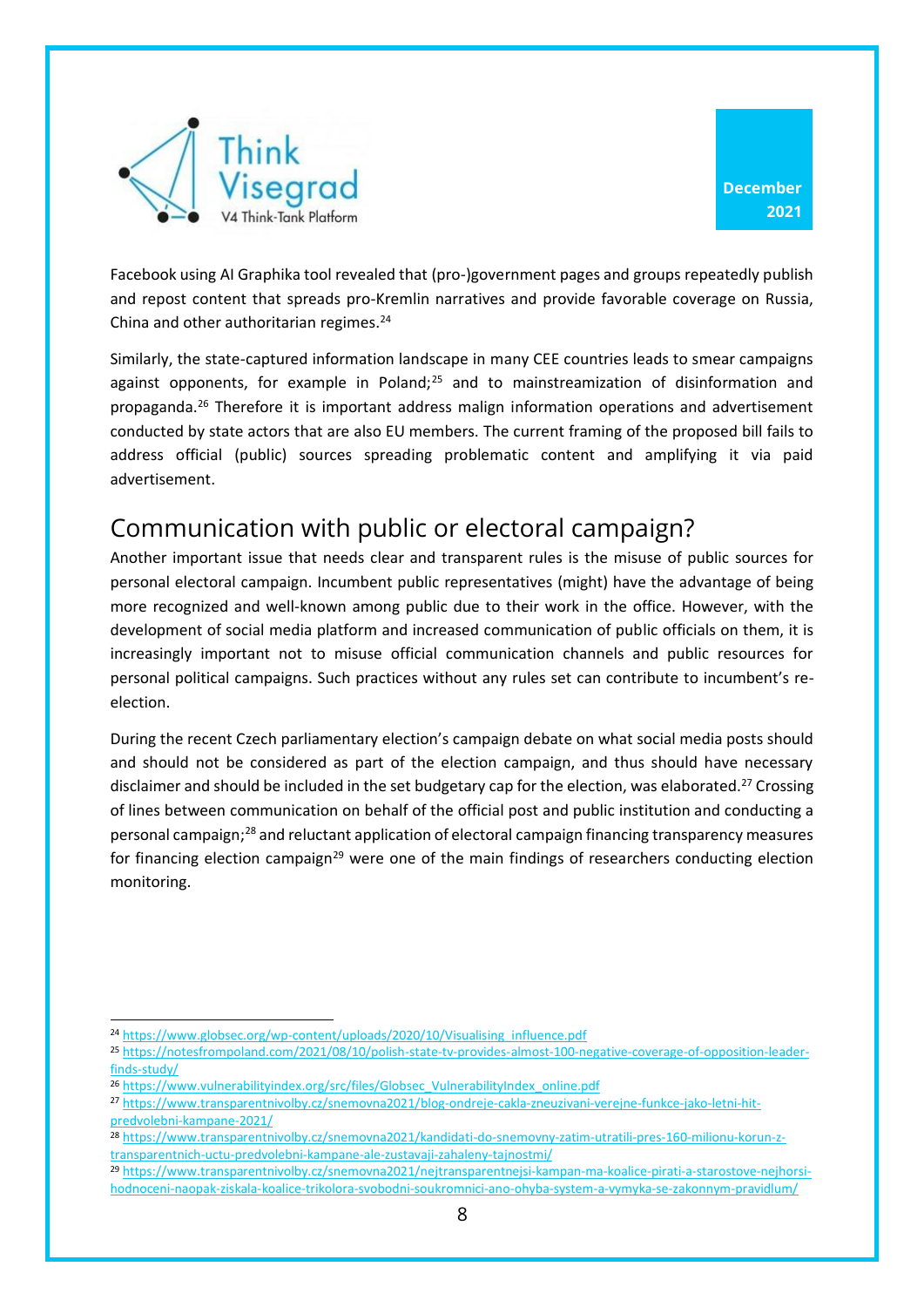

**December 2021**

### <span id="page-10-0"></span>Summary

Transparency of political communication and advertisement is an important tool to protect democratic processes against information operations from both domestic and foreign actors during and during the times of democratic backsliding in the region. The following examples attempted to contribute to the debate on the need for clear and more unified approach to regulate political advertisement and provide the CEE perspective. To summarize, the proposed changes/clarifications to the proposed bill are:

- Messages of official sources and public institutions influence public debates and election campaign and thus the proposed legislature need to include these institutions/ sources.
- While the definitions of political advertising in each EU member state are defined by law and should include online advertising for the purpose of election campaign spending limits oversight, the definitions for the purpose of transparency of online advertising cannot be linked only to pre-election periods, but need to be extended beyond them.
- The proposed legislature needs into consideration democratic backsliding and rising statecapture of information landscape and public administration in EU member states, which might influence enforcement of proposed transparency measures.
- It is necessary to set rules for the misuse of public sources for personal electoral campaign.